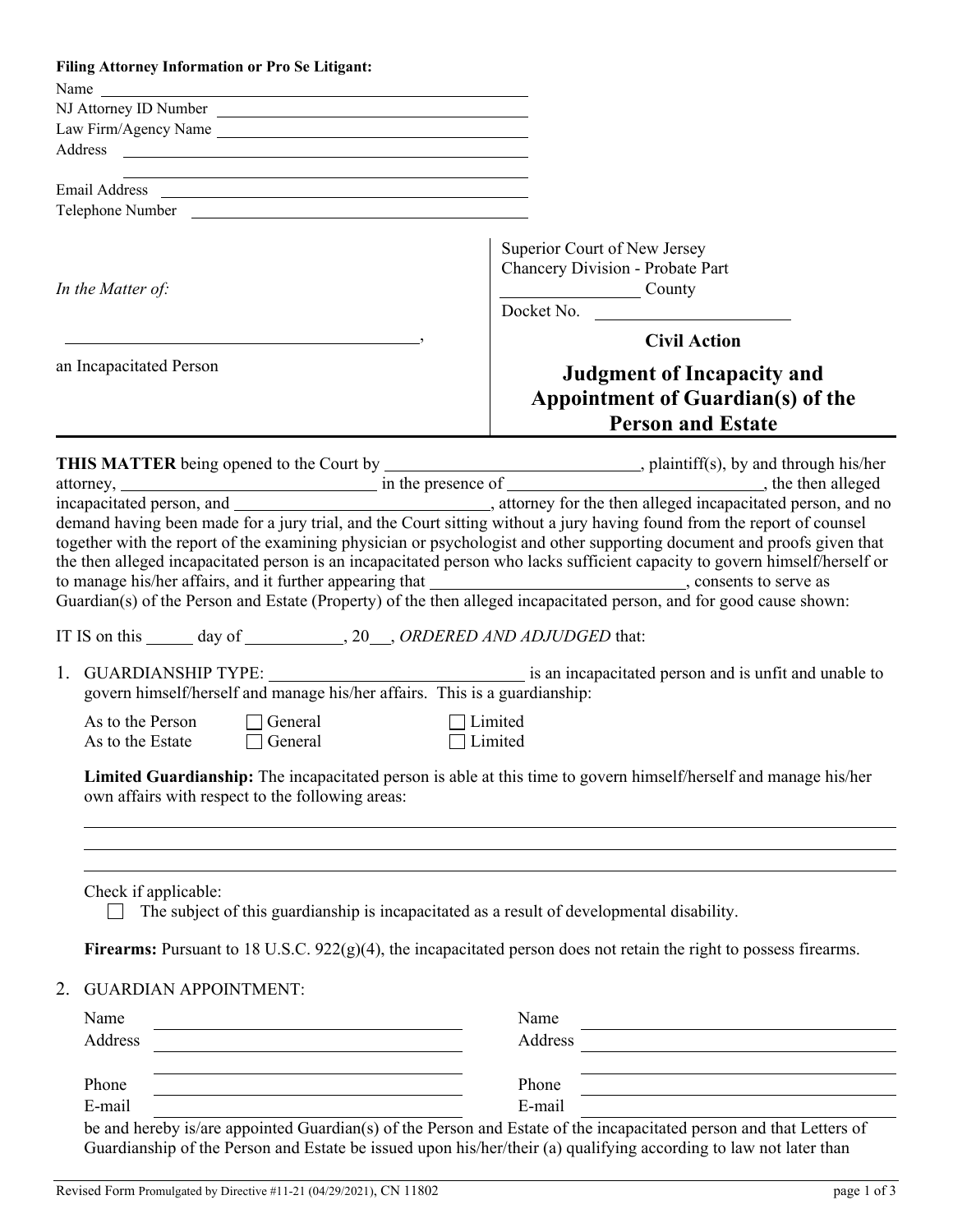30 days after the date of this judgment, (b) acknowledging to the Surrogate completion of guardianship training and receipt of the guardianship training guides, (c) acknowledging compliance with any background screening policy for proposed guardians promulgated by the Administrative Director of the Courts, and (d) unless waived for extraordinary reasons, entering into a surety bond unto the Superior Court of New Jersey in the amount of \$ bond shall contain the conditions set forth in *N.J.S.A.* 3B:15-7 and *R.* 1:13-3. The court shall approve the bond as to form and sufficiency.

- 3. Upon qualifying, the Surrogate shall issue Letters of Guardianship of the Person and Estate to the guardian(s), and thereupon the guardian(s) be and hereby is/are authorized to perform all the functions and duties of a Guardian of the Person and Estate as allowed by law, except as limited herein or in areas where the incapacitated person retains decision making rights.
- 4. In exercising the authority conferred by this Judgment, the guardian(s) shall:
	- Ascertain and consider those characteristics of the incapacitated person which define his/her uniqueness and individuality, including but not limited to likes, dislikes, hopes, aspirations, and fears;
	- Encourage the incapacitated person to express preferences and participate in decision-making;
	- Give appropriate deference to the expressed wishes of the incapacitated person;
	- Protect the incapacitated person from injury, exploitation, undue influence, and abuse;
	- Promote the incapacitated person's right to privacy, dignity, respect, and self-determination; and
	- Make reasonable efforts to maximize opportunities and individual skills to enhance self-direction.
- 5. GUARDIAN LIMITATIONS: **If applicable,** the authority of the guardian(s) is limited as follows, and all limitations shall be stated in the Letters of Guardianship.
	- $\Box$  The Guardian(s) of the Estate may not alienate, mortgage, transfer or otherwise encumber or dispose of real property without court approval.
	- $\Box$  The Guardian(s) of the Estate may not exercise authority over any property or income of the incapacitated person in excess of \$ without court approval.
	- $\Box$
- 6. The guardian(s) appointed hereunder shall be considered the personal representatives under the Standards for Privacy of Individually Identifiable Health Information ("Privacy Rule") issued pursuant to the Health Insurance Portability and Accountability Act of 1996 ("HIPAA"), and shall have full and complete access to all records of the incapacitated person.
- 7. The Guardian(s) shall have an ongoing duty to comply with any background screening policy promulgated by the Administrative Director of the Courts by disclosing any changes to their criminal or civil judgment history on the Report of Guardian Cover Page filed with the report(s) required in paragraphs 8-10 below.
- 8. INVENTORY: The Guardian(s) shall file with the Court an inventory of all of the incapacitated person's property and income, along with a Report of Guardian Cover Page, within 90 days. Said inventory shall be available for inspection by any party in interest in this guardianship action, upon request to the Surrogate's Court to review the inventory.
- 9. REPORTING AS TO PERSON:
	- $\Box$  The Guardian(s) of the Person shall file annually a report of the well-being of the incapacitated person, along with a Report of Guardian Cover Page.

**OR**

 $\Box$  The filing of a report of well-being is hereby waived for the reasons stated on the record.